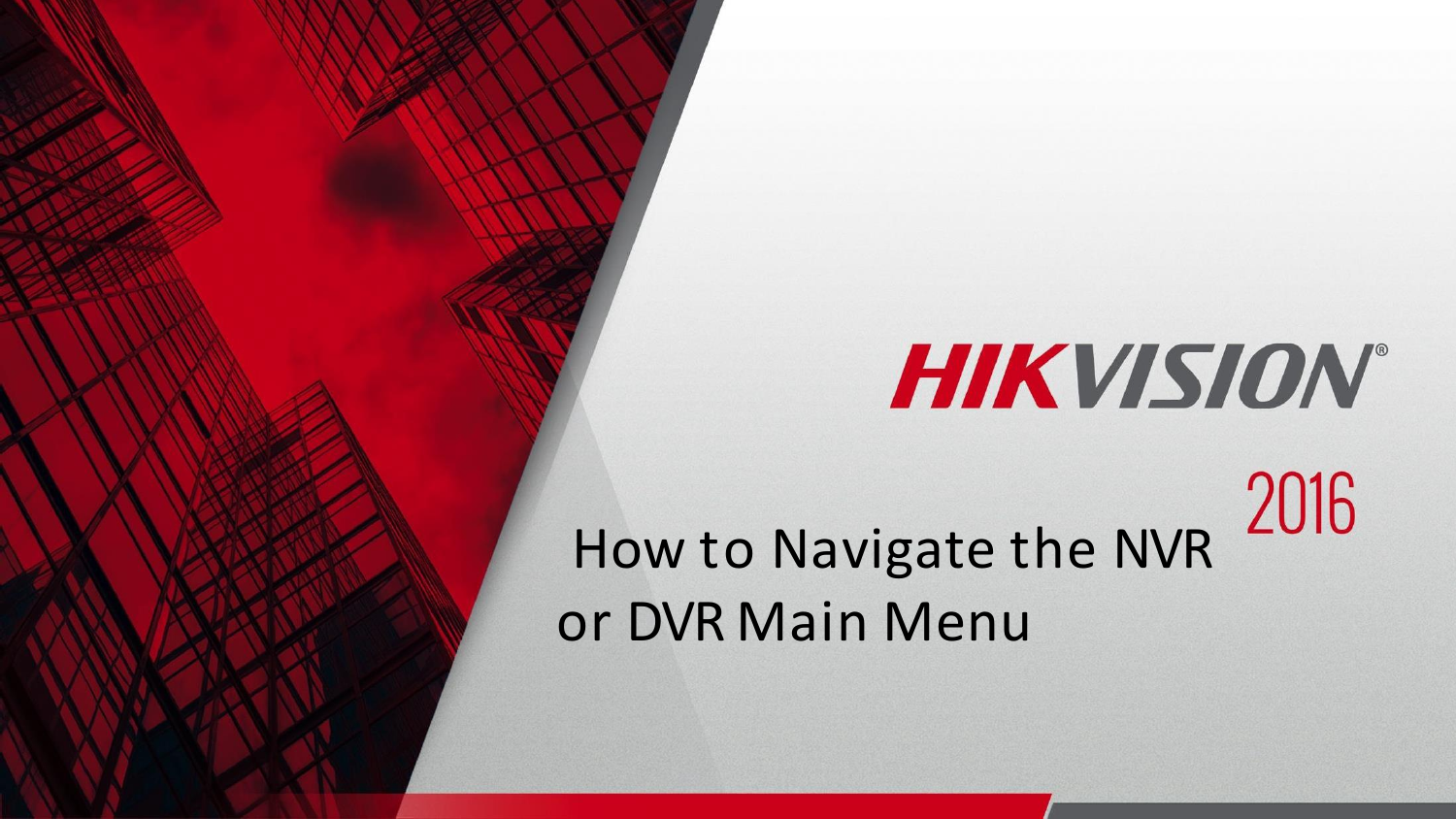- For this process you will need a monitor and a mouse connected directly to the NVR orDVR.
- Click anywhere on the screen to login to theDVR main menu
- DVR will auto-lock itself after 5 min when leftalone



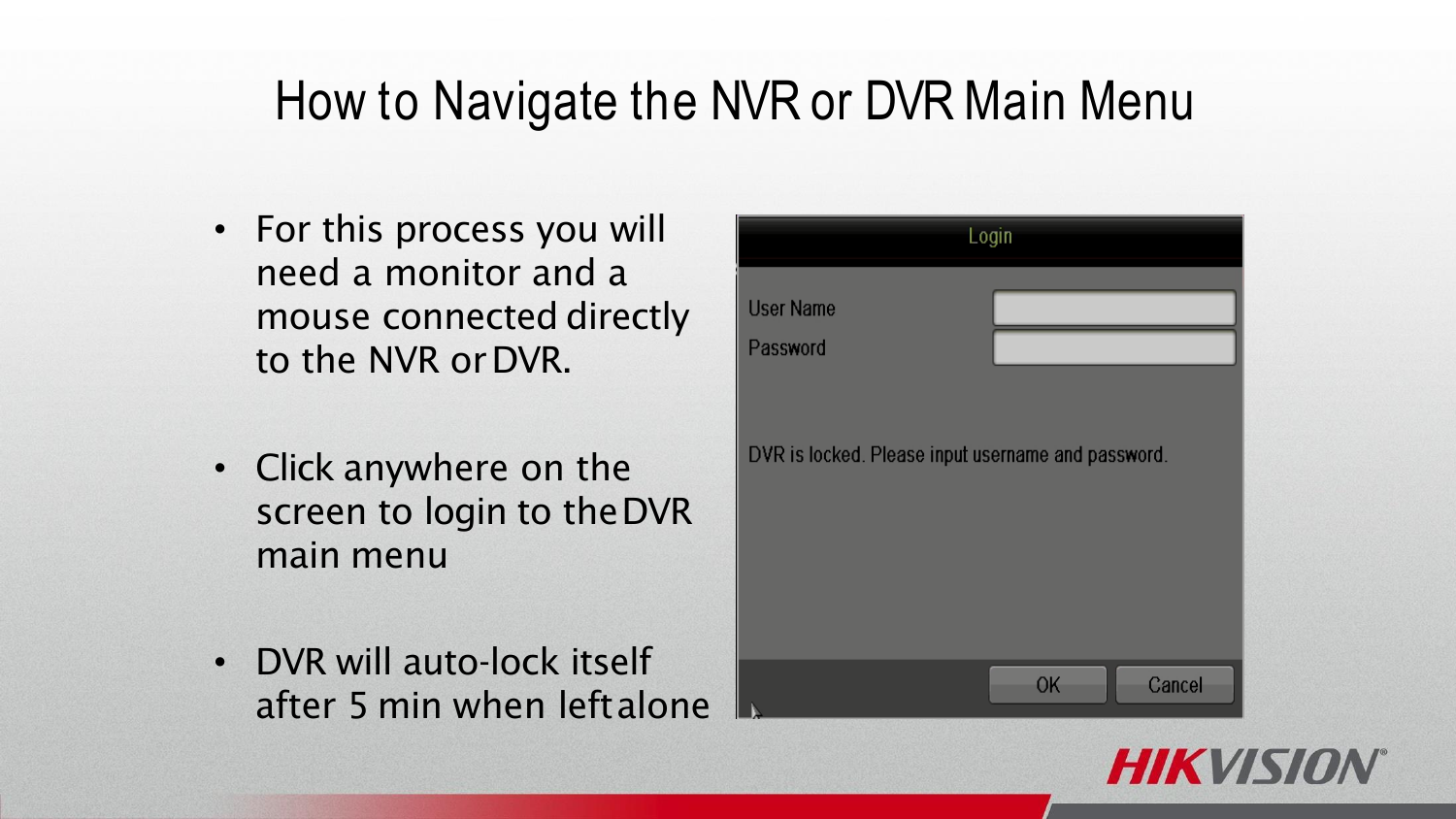#### **Quick Menu**

- Right clicking anywhere within the live view images will bring up the "Quick Menu" giving accessto all the setup and features of the NVR or DVR.
- Select Menu to access theNVR or DVR settings



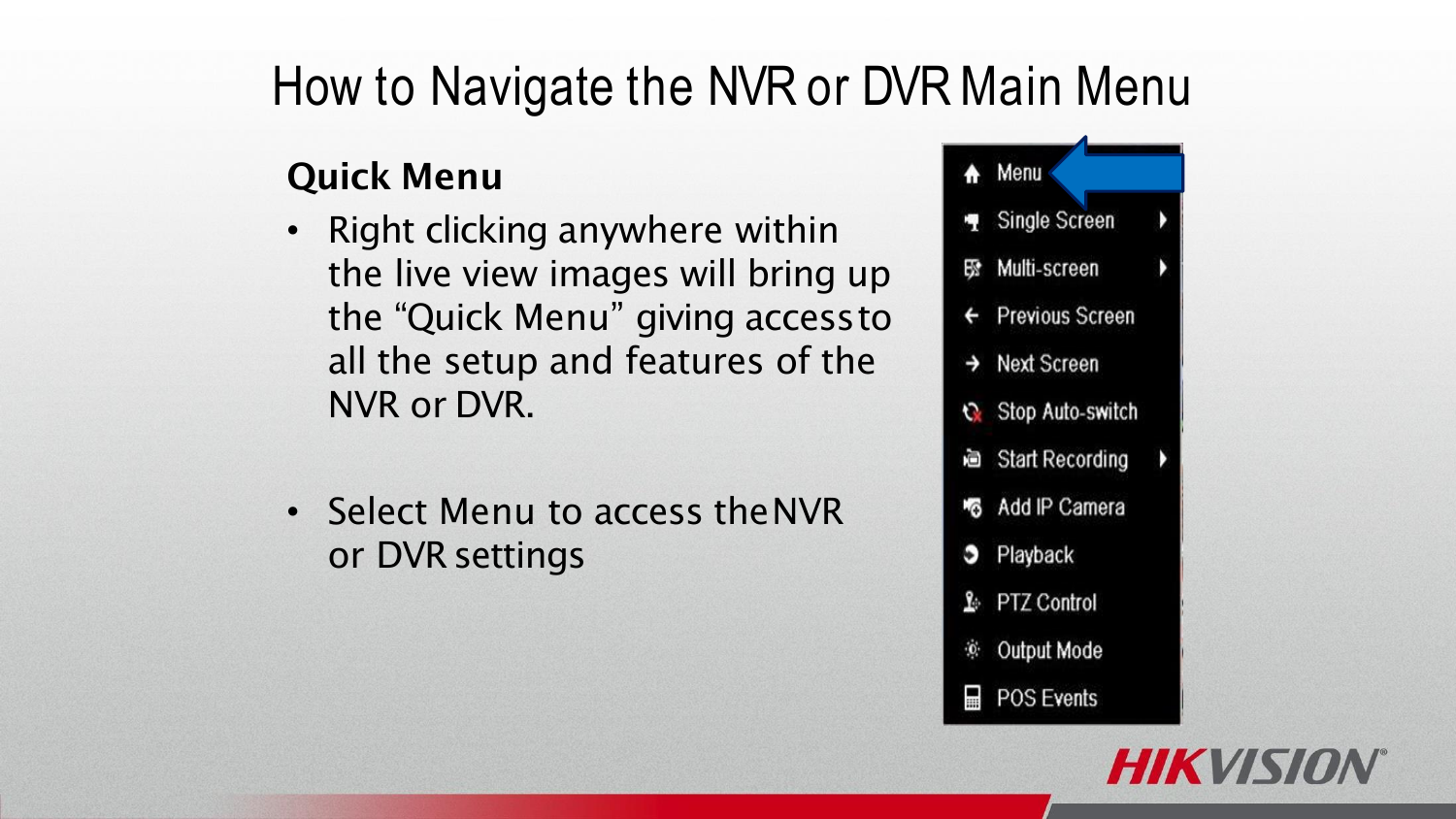• The Main Menu is the primary interface with the NVR or DVR system.

| Lock <sup>[1]</sup><br>$\bullet$<br>Lock<br>NVR or DVR will | <b>Main Menu</b><br>$\mathbf{0}$<br>Playback |
|-------------------------------------------------------------|----------------------------------------------|
| require user to loginto<br>Ĥ<br>preform any action.         | <b>File Management</b>                       |
| Logout <sup>[2]</sup><br>$\bullet$                          | Recording Configuration                      |
| Logout<br><b>NVR or DVRwill</b>                             | <b>Cameras Setup</b><br>$-63.5$              |
| bring up the<br>User:admin<br>Login window.                 | E.<br><b>System Configuration</b>            |
| Live View <sup>[3]</sup><br>$\bullet$                       | للجيا<br>Maintenance                         |
| NVR or DVR will<br>ive Feed<br>return to the cameras        | <b>I</b><br>System Information               |
| live video screen.                                          | <b>User</b> admin                            |

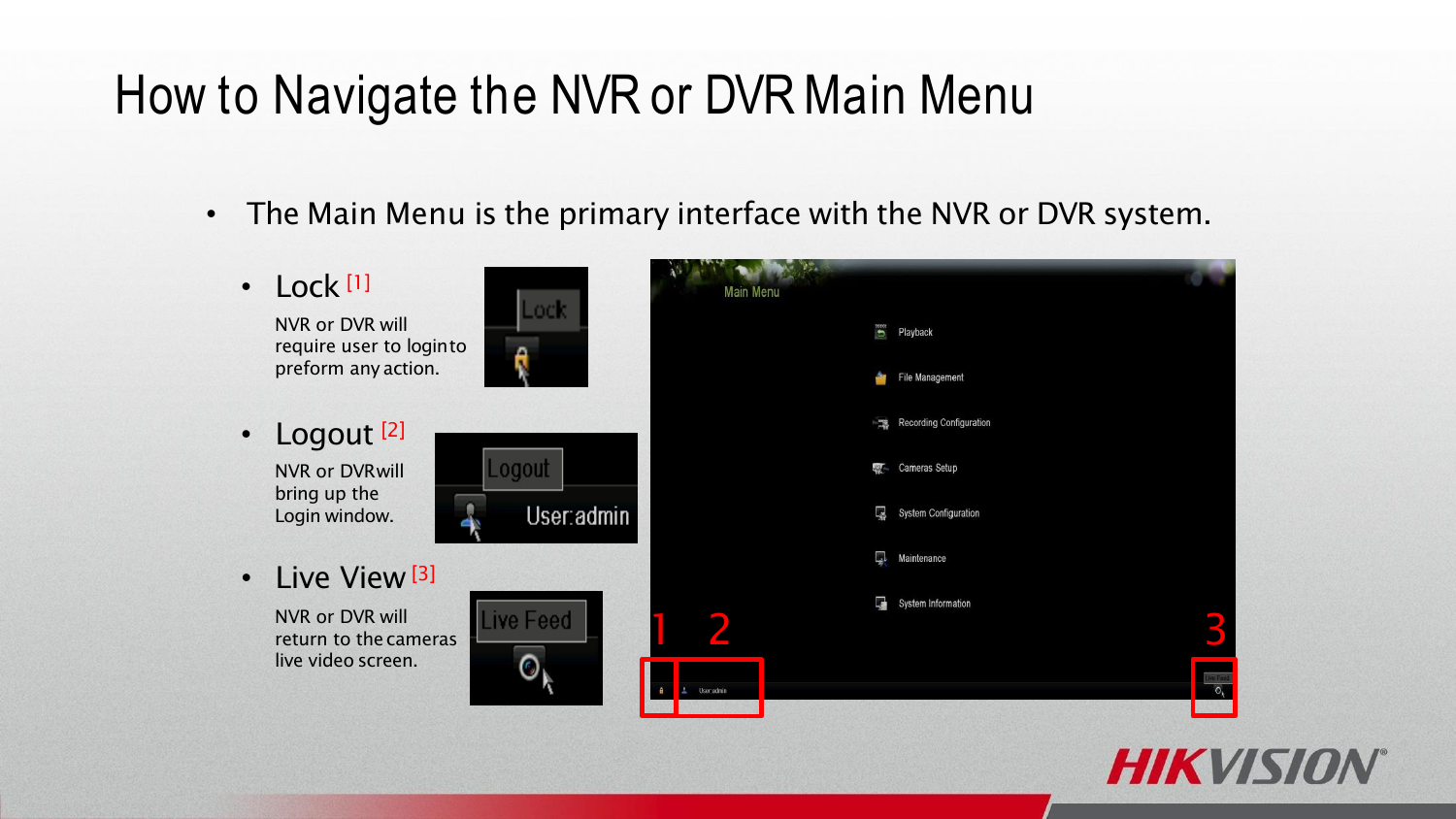• Each menu is laid out the same way.

- Submenus <sup>[4]</sup> are shown down theleft.
- Each submenu will have tabs $[5]$  across the top.